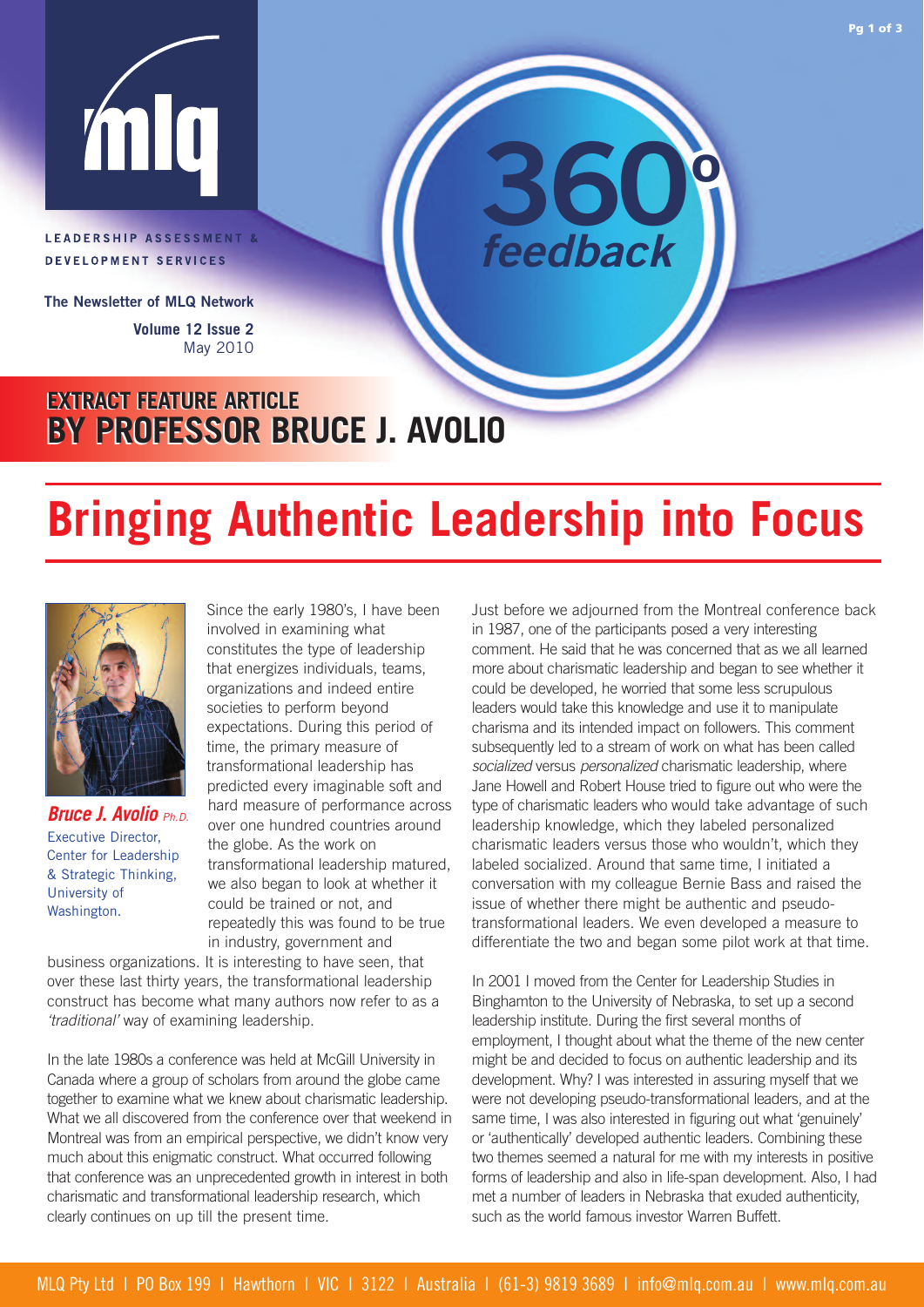## **BRINGING AUTHENTIC LEADERSHIP INTO FOCUS BY PROFESSOR BRUCE J. AVOLIO** cont'd from page 1...

In 2004, we launched a Summit in Omaha, Nebraska and invited scholars and practitioners from around the globe to examine what constituted authentic leadership and its development. At the same time, our work on positive organizational behavior was taking off, so our inaugural conference had many attendees who were interested in linking to authentic leadership to positive constructs such as hope, optimism, courage, resiliency, efficacy and wisdom. Two publications from this conference, a special issue of the Leadership Quarterly and an edited book of chapters on authentic leadership and its development, provided the foundation for exploring these concepts across a broad range of disciplines. Indeed, one interesting story about the papers that were published from this conference involved the 4 component model of authentic leadership, which eventually became the foundational model for our Authentic Leadership Questionnaire. Specifically, the four component model was independently created by two research groups working completely separately over a 6 month period of time exploring what are the components of authentic leadership. We felt we had even greater confidence in the 4 component model given the independent verification that occurred albeit through serendipity.

Since 2005, we have been refining our measures of authentic leadership and examining how they relate to a variety of individual difference, process and outcome variables. Also, this research work has spawned a great deal of aligned work on models of leader self awareness, the developmental readiness of leaders to be developed, interactional transparency, moral efficacy and potency, psychological ownership and moments that trigger authentic leadership development. Literally hundreds of empirical articles are in the works by researchers (experienced and new), who are focusing on measuring authentic leadership and relating it to a myriad of outcomes across cultures, different languages and organizational types. What we already know about authentic leadership can be summarized briefly below:

- The four component model of authentic leadership comprised of self awareness, balanced processing, transparency and moral perspective has repeatedly held up across a variety of contexts, showing that these 4 components are each important to assessing authentic leadership.
- The measure of authentic leadership has predicted different performance outcomes controlling for close leadership constructs such as transformational and ethical leadership. What this means is that authentic leadership is unique and adds to these other measures in providing a broader picture of what constitutes positive forms of leadership.
- Authentic leadership has been shown to be related to positive emotions, helping behavior, engagement, a sense of belongingness, satisfaction and effectiveness.

• Authentic leadership has also been related to both objective and subjective measure of performance in some instances over a year period of time in military, business and government organizations.

What we are seeing evolve now in the leadership literature is a very serious discussion of what constitutes authentic leadership and how it might be developed. This discussion is paralleled in the practice leadership literature with popular books and articles being written expounding the importance of selecting and developing more authentic leaders. Why? What we are seeing is an increasing prevalence of leaders being less trusted in countries around the globe. This is partially fueled by the growing impatience with despot political leaders who stay way beyond their time and destroy their countries to organizational leaders who say one thing to their shareholders or customers and another to their colleagues when self interest is at stake. Coupled with the growing level of information that everyone has, and movements to share leadership rather than have it reside in one leader, the time is propitious to continue focusing on leaders that do the right thing whether before the cameras or behind closed doors.

Clearly, the research on authentic leadership is still in the early stages of development, and there will be a lot of criticism to overcome in the academic community on how it should be conceptualized and measured. This was true for transformational leadership as well, as the academic community is typically infinitely more skeptical about new concepts than what we find in the consulting and business sector. As a scientist-practitioner, I do prefer a modicum of skepticism to what I see as a less rigorous acceptance in the business and consulting community of concepts with no proven validity. Yet, I also believe that the academic community can do a much better job of linking with the practice community in the role of scientific advisor regarding whether a new concept or measure is ready for broader use in assessment and development. It is clear to me, that we should be both serving the same purpose: Making sure the most authentic leaders are placed in leadership roles and how we work together is clearly relevant to that goal.

In closing, the discussion of authenticity goes back to the earliest moments in human history whether in scholarly discussions among the Greeks and Romans, or simply with someone standing in the woods wondering whether the signs being communicated by another individual or group are genuine or potentially masking a threat. It is impossible for me to envision a field of leadership and practice without a deep discussion of what constitutes authentic leadership and its development. And over the last five years, that discussion is well along the way to enhancing what we will eventually reliably describe as an authentic leader.

#### *Professor Bruce J. Avolio* bavolio@uw.edu

© MLQ Pty Ltd, Melbourne. 2010